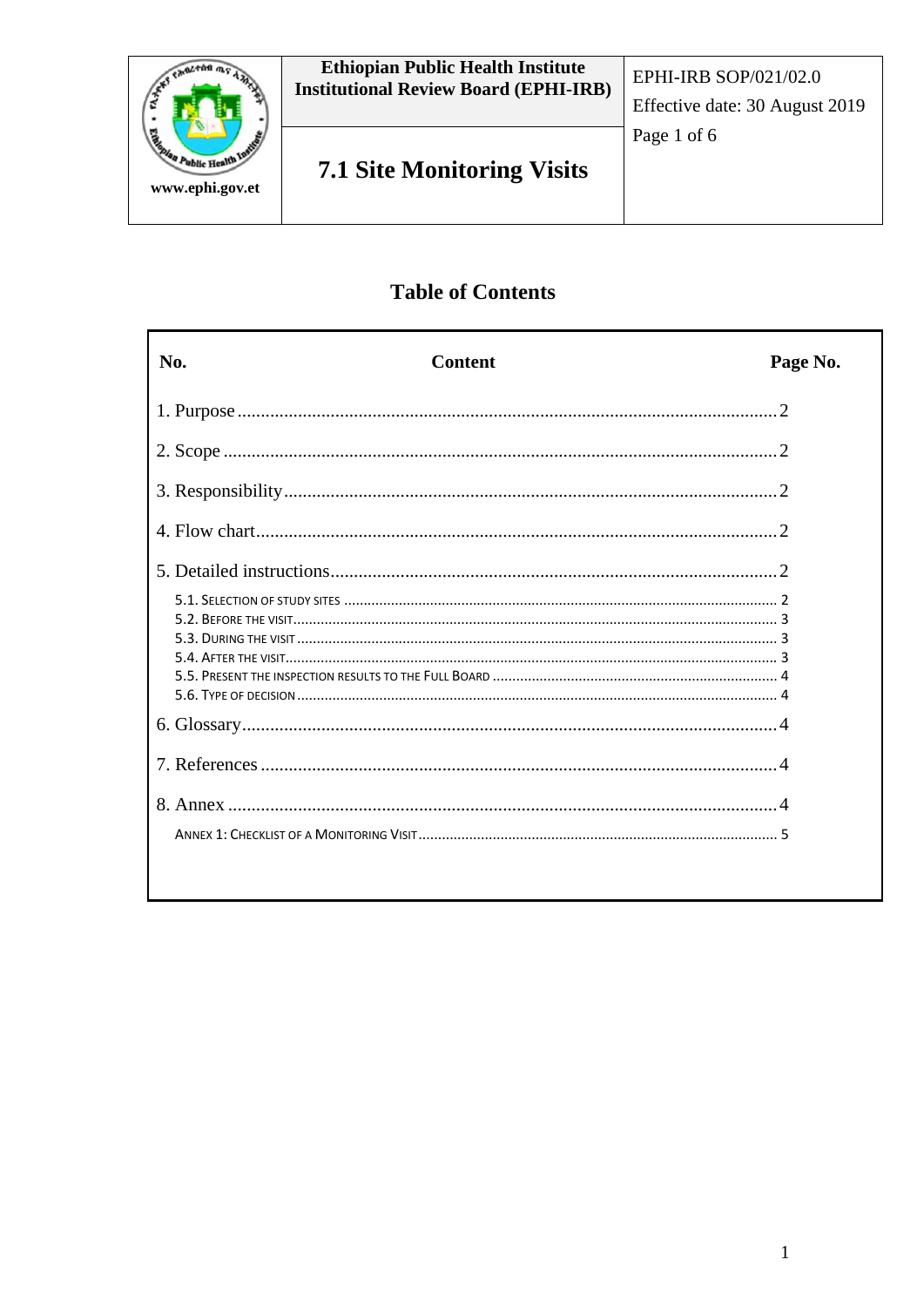

# **1. Purpose**

The purpose of this SOP is to provide procedures as to when and how a study site should be visited and monitored of its performance or compliance to the scientific and ethical standards specified in the approved protocol.

## **2. Scope**

This SOP applies to any visit and/or monitoring of any study sites as stated in the IRB approved study protocols that identify the place(s) where the study and/or laboratory procedures are being carried out or performed.

## **3. Responsibility**

It is the responsibility of the IRB to perform or designate some qualified agents to perform on its behalf on-site inspection of the research projects it has approved.

The IRB members or Secretariat in consultation with the Chairperson may initiate an on-site evaluation of a study site for cause or for a routine audit.

## **4. Flow chart**

| No.                         | <b>Activity</b>                        | <b>Responsibility</b>                 |
|-----------------------------|----------------------------------------|---------------------------------------|
|                             | Selection of study sites               | <b>IRB</b> members and<br>Chairperson |
| $\mathcal{D}_{\mathcal{L}}$ | Procedures before the visit            | IRB members and/or<br>representative  |
|                             | Procedures during the visit            | IRB members and/or<br>representative  |
|                             | Procedures after the visit             | IRB members and/or<br>representative  |
|                             | Present the findings to the Full Board | IRB members and/or<br>representative  |

# **5. Detailed instructions**

## **5.1. Selection of study sites**

- Review periodically the database files of the submitted/approved study protocols.
- Select study sites needed to be monitored based on the following criteria: New study sites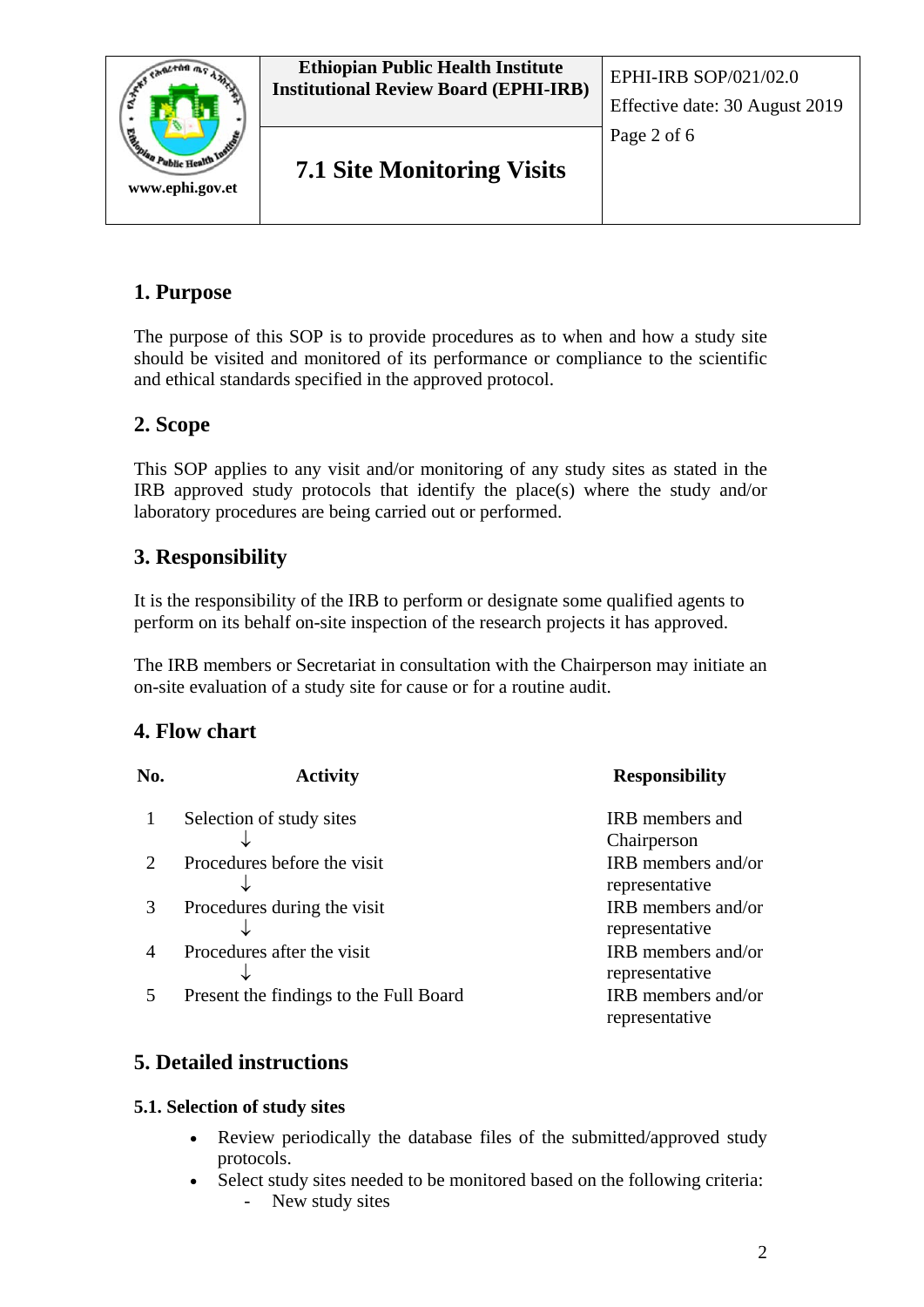

- Reports of remarkable serious adverse events
- Number of studies carried out at the study sites.
- Frequency of protocol submission for IRB review
- Non-compliance or suspicious conduct
- Frequently fail to submit final reports

#### **5.2. Before the visit**

The IRB representatives will:

- Contact the site to notify them that they will be visiting them. At that time, the investigator/monitor and the site will coordinate a time for the site evaluation visit,
- Make the appropriate travel arrangements,
- Review the IRB files for the study and site,
- Make appropriate notes, and/or
- Copy some parts of the files for comparison with the site files.

#### **5.3. During the visit**

- Get a checklist (EPHI-IRB AF 01-021/02.0)
- The IRB representatives will
	- Review the informed consent document to make sure that the site is using the most recent version,
	- Review randomly the subject files to ensure that subjects are signing the correct informed consent,
	- Observe the informed consent process, if possible,
	- Observe laboratory and other facilities necessary for the study at the site,
	- Review the IRB files for the study to ensure that documentation is filed appropriately,
	- Collect views of the study participants,
	- Debrief the visit report/comments, and
	- Get immediate feedback.

#### **5.4. After the visit**

The IRB representative will:

- Write a report/comment (use the form EPHI-IRB AF 01-021/02.0) within 2 weeks describing the findings during the audit,
- Forward a copy of the site visit report to the 'site monitoring' file for Full Board review,
- Send a copy of the report to the site for their files, and
- Place the report in the correct site files.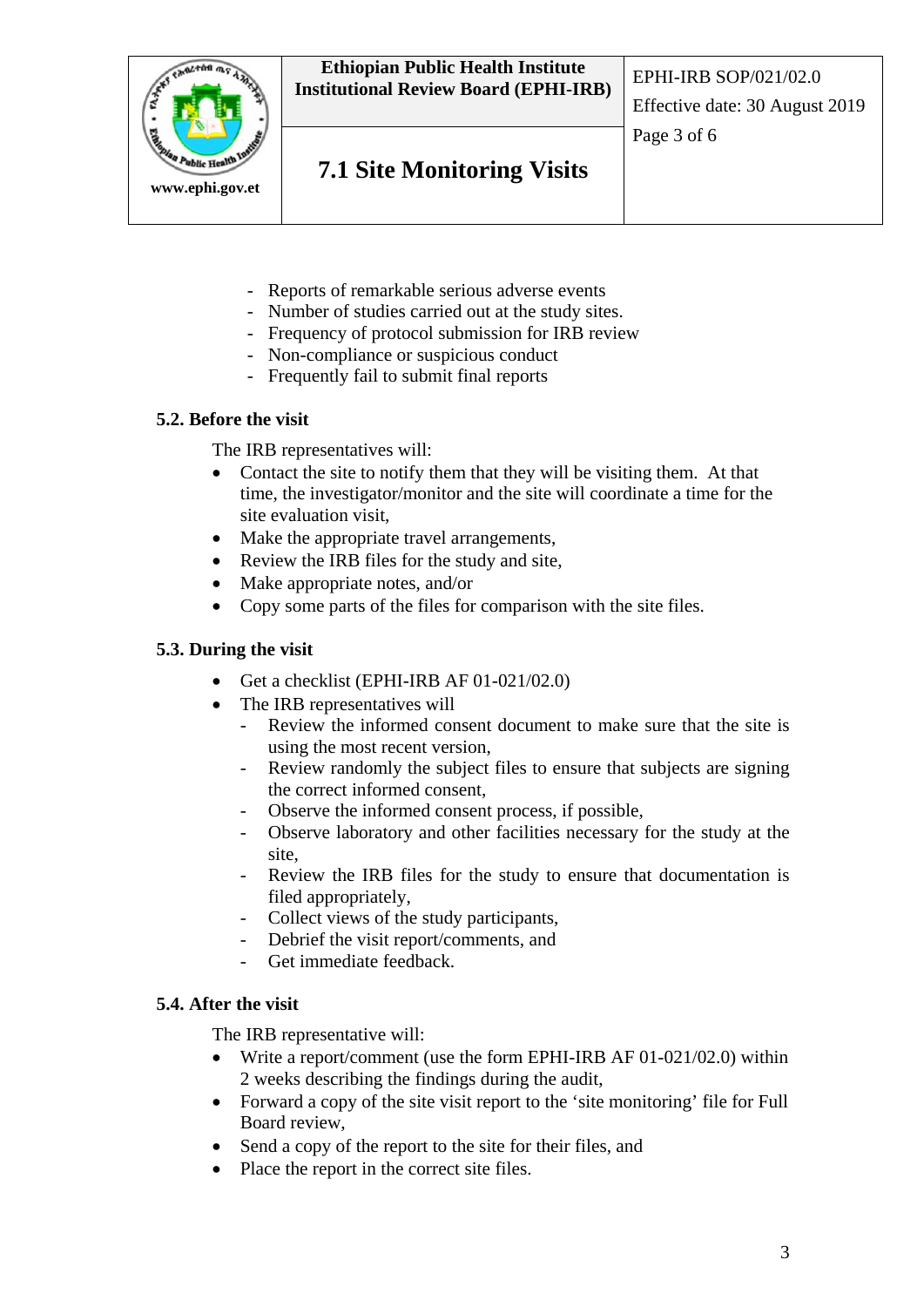

#### **5.5. Present the inspection results to the Full Board**

- Consult with the IRB secretariat,
- Schedule the presentation in the meeting agenda, and
- Present the results of on-site inspections to the Full Board.

#### **5.6. Type of decision**

 $\Box$  No further action

Request Information

Recommend further action

## **6. Glossary**

| IRB representatives | Many IRB rarely find time to perform monitoring visit<br>themselves. They may ask outside experts or the staff of<br>SERO to perform the tasks on their behalf and later report<br>their findings to IRB.                                                                                                                                                                                               |  |
|---------------------|---------------------------------------------------------------------------------------------------------------------------------------------------------------------------------------------------------------------------------------------------------------------------------------------------------------------------------------------------------------------------------------------------------|--|
| Monitoring visit    | An action that IRB or its representatives visit study sites to<br>assess how well the selected investigators and the institutes<br>are conducting researches, taking care of subjects, recording<br>data and reporting their observations, especially serious<br>adverse events found during the studies. Normally<br>monitoring visit will be arranged in advance with the<br>principal investigators. |  |

## **7. References**

- 1. World Health Organization, Standards and Operational Guidance for Ethics Review of Health-Related Research with Human Participant, 2011.
- 2. International Council for Harmonization of Technical Requirements for Pharmaceuticals for Human Use Guidance for Good Clinical Practice (ICH GCP) E6(R2), 2016.

## **8. Annex**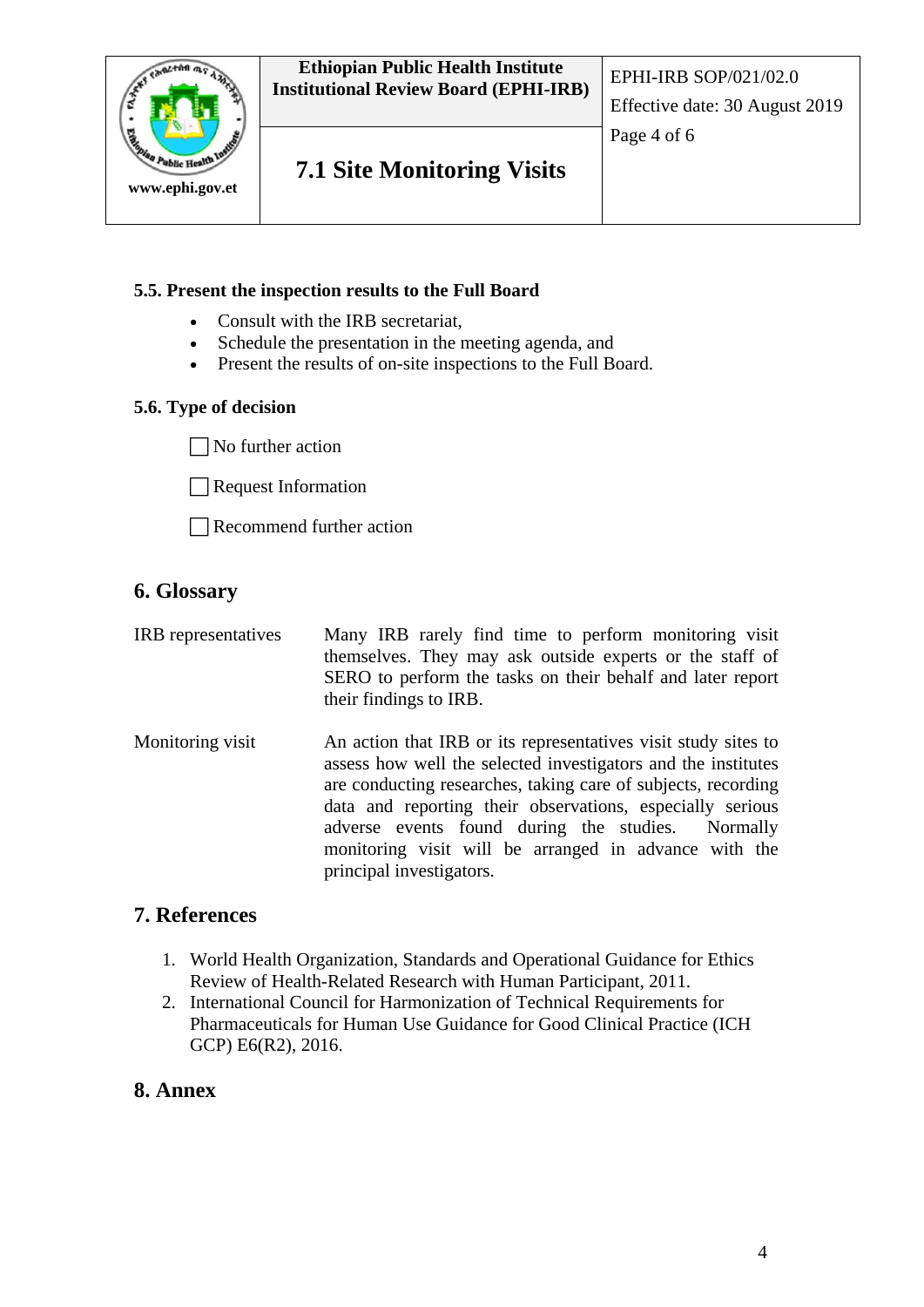

#### Annex 1: Checklist of a Monitoring Visit (EPHI-IRB F 01-021/02.0)

| Protocol No.: EPHI-IRB-                                   | Date of the Visit:       |         |  |
|-----------------------------------------------------------|--------------------------|---------|--|
| <b>Study Title:</b>                                       |                          |         |  |
| Principal Investigators:                                  |                          | Phone:  |  |
| Institute:                                                | Address:                 |         |  |
| Sponsor:                                                  | Address:                 |         |  |
| Total number of expected subjects:                        | Total subjects enrolled: |         |  |
| Are site facilities appropriate?                          | Comment:                 |         |  |
| Yes<br>N <sub>o</sub>                                     |                          |         |  |
| Are Informed Consents recent?                             | Comment:                 |         |  |
| Yes<br>N <sub>o</sub>                                     |                          |         |  |
| Any adverse events found?                                 | Comment:                 |         |  |
| Yes<br>N <sub>o</sub>                                     |                          |         |  |
| Any protocol non-compliance /violation?                   | Comment:                 |         |  |
| Yes<br>N <sub>o</sub>                                     |                          |         |  |
| Are all Case Record Forms up to date?                     | Comment:                 |         |  |
| Yes<br>N <sub>o</sub>                                     |                          |         |  |
| Are storage of data and investigating<br>products locked? | Comment:                 |         |  |
| Yes<br>N <sub>o</sub>                                     |                          |         |  |
| How well are participants protected?                      | Comment:                 |         |  |
| Good<br>Fair<br>Not good                                  |                          |         |  |
| Any outstanding tasks or results of visit?                | Give details:            |         |  |
| Yes<br>No                                                 |                          |         |  |
| Starting from:<br>Duration of visit:  hours               |                          | Finish: |  |
| Decision                                                  | Comment:                 |         |  |
| No further action required                                |                          |         |  |
| Request information                                       |                          |         |  |
| Recommend further action                                  |                          |         |  |